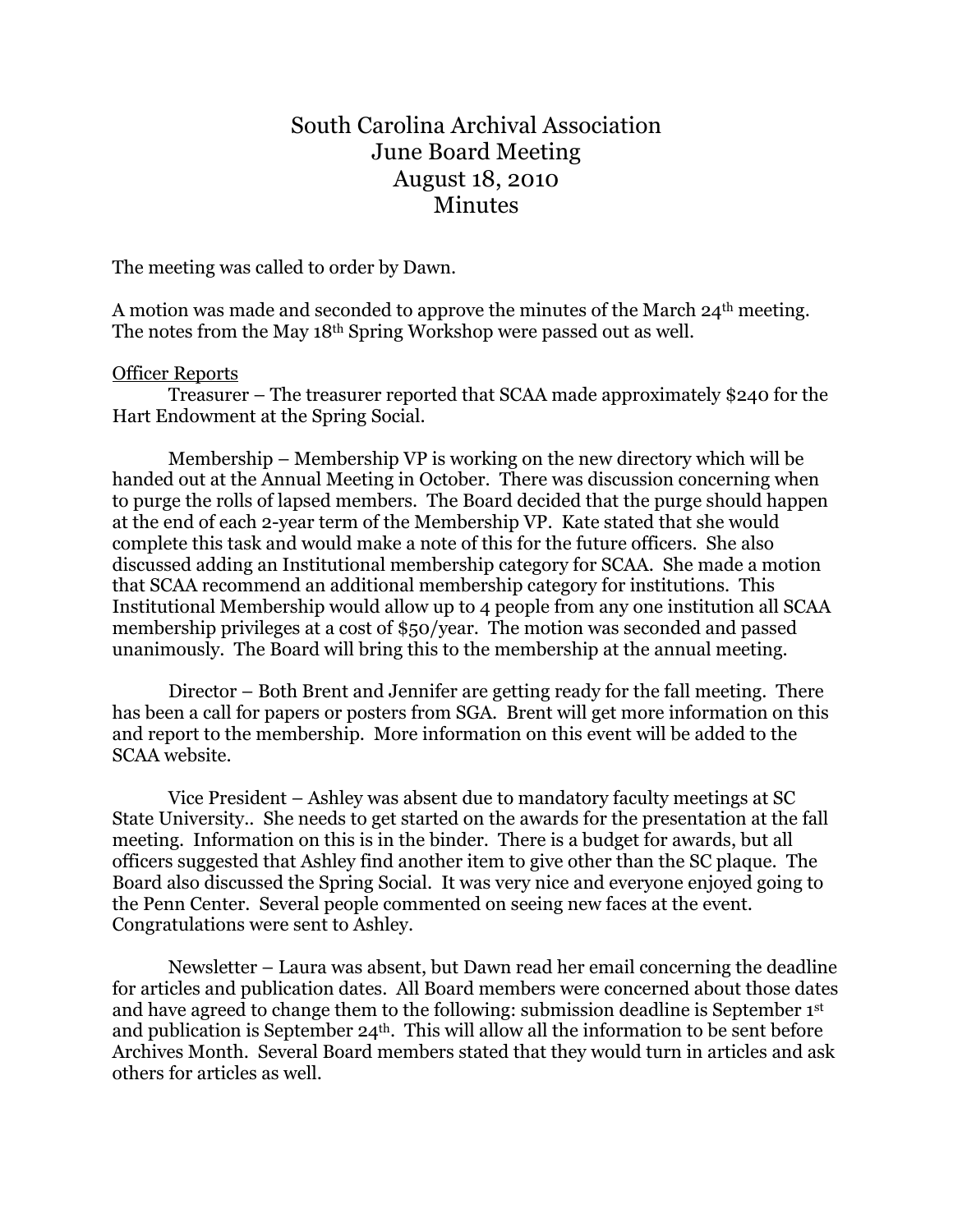## Old Business

Member Survey – SCAA is still waiting for reimbursement. Susan will make sure that SCAA completes the follow up with the membership.

Strategic Plan Committee – Beth Bilderback is c the chair of this committee. She emailed Dawn stating that they have met and are making progress. Jennifer Neal (also on the committee) states that they sent out some surveys to other institutions and are waiting for some replies, but she feels good about the progress so far. She has already found that other organizations have larger committees and more volunteer assistance that SCAA. It was requested that the minutes of this committee be posted on the website so the membership can track the progress.

Outreach Advocacy – Ashley has been networking with the HBC's and Jennifer Neal has been doing recruitment as well.

## New Business

Nominating Committee – Past president is the committee chair. Susan requested approval to invite Grace Cordial and Mike Kohl to serve on the committee as well. There was a motion and a second to approve the committee nominees and the vote passed unanimously.

Hart Endowment – Elizabeth West is the chair of this committee. Three applications were turned in and will be handed over to Elizabeth. She and her committee are charged with promoting the granting opportunity, as well as the acceptance, review and approval processes.

SCAA Archive – Jennifer Neal suggested that the SCAA archives be officially accessioned into a collection and suggested that it remain at the Caroliniana. There was discussion concerning the archives and its current location and use. Brent will visit the Caroliniana soon and he will look at the collection and make an initial inventory and inspection. After this, the Board will make a recommendation about the permanent location of the archives.

Newsletter - The Board discussed adding a committee to assist with the publication of the newsletter. We were reminded that the newsletter editor is an appointed position that serves for 2 years. Ashley will need to fill it for next year. There was also discussion about facebook fans. Brent, Heather and Jennifer Neal are working to increase SCAA's fans.

Student Representative on the Board – Jennifer Neal discussed adding student representatives to the SCAA Board in a non-voting capacity. Kate will look into the Archival Student Guild and make a recommendation at a later date.

SNCA Collaboration – Jennifer Neal notes that the planning for this event is moving along. She requested funding for her committee to travel to NC for a planning meeting with SNCA. There was a motion and a second to approve expenditure of \$10/night per committee member for up to 2 nights. The vote passed unanimously.